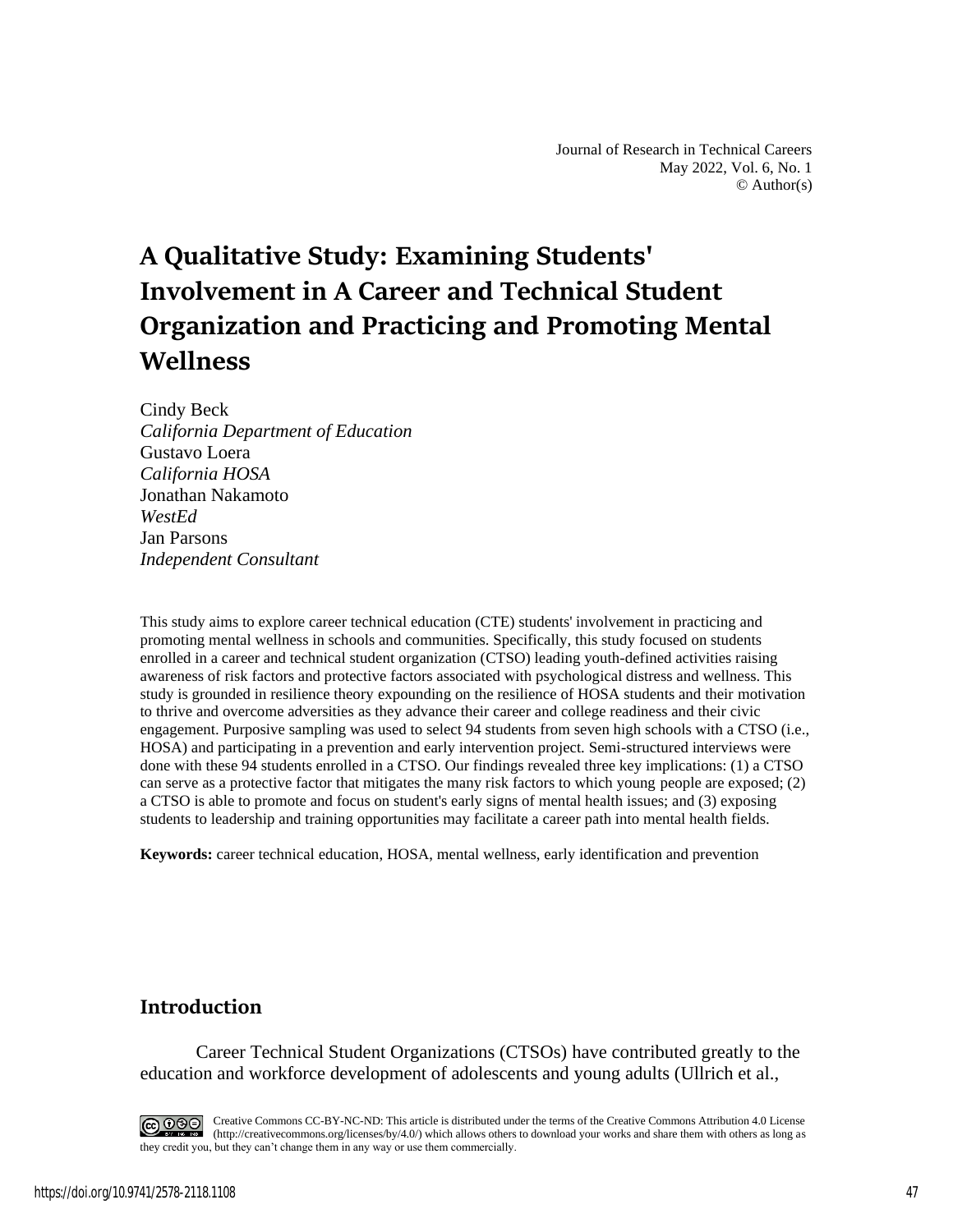2007). It has been well-documented that students who participate in a CTSO strengthen their career and college readiness, leadership development, and service to communities (Alfeld et al., 2006; Aragon et al., 2013; Brand et al., 2013). Students enrolled in a CTSO demonstrate growth in knowledge, experience, and self-confidence related to career readiness (Author et al., 2016). Simply put, students who participate in a CTSO demonstrate higher levels of: (1) school and community engagement, (2) motivation or self-efficacy when tackling challenging tasks, and (3) employability abilities when compared to non-CTSO students (Loera et al., 2013, 2016). It is important to mention that the earlier students begin participating in a CTSO during their secondary school years (e.g., starting in grades 7-9), and the longer they remain in a CTSO, the greater the impact on their academic success and career identity (Advance CTE, 2020).

**Problem Statement.** Participation in a CTSO can influence students in more than just leadership development and career and college readiness. With the current pressure on schools to respond to the social and emotional needs of students, especially those who have historically felt excluded or disengaged from school activities, a CTSO can represent a place of belonging and promoting a culture of inclusivity within schools. From a mental wellness perspective, a CTSO has the attributes or protective elements that mitigate risk factors associated with psychological distress. To-date, there are no empirical studies that have explored the effects of a CTSO on youth's mental wellness and its connection to early detection and early intervention of mental health disorders. Cal-HOSA:Future Health Professionals may be the first CTSO to investigate this connection and provide future research recommendations on how a CTSO can change a young person's life trajectory from potential illness to wellness, and toward a career pathway in mental health. In 2018, Cal-HOSA's Prevention and Early Intervention project was launched at 10 school sites with a HOSA Chapter to address the risk factors associated with mental health issues and suicide ideation among youth and young adults. For that reason, HOSA: Future Health Professionals was chosen as the CTSO of focus for this study.

HOSA is a student led CTSO dedicated to preparing the future healthcare professionals through education, partnerships, and community engagement. HOSA's leadership conferences are where students demonstrate their leadership abilities through competitive events that then translate those experiences into real-life community service to vulnerable populations. For example, HOSA's 2016 Mental Health National Service Project leading advocacy efforts to increase health literacy and mental health awareness. A nation-wide "Pop the Stigma" educational campaign was initiated across more than 4,500 HOSA chapters and led to school- and community-defined solutions to address mental health disparities.

**Purpose and Research Questions.** This study aims to explore Cal-HOSA students' involvement in practicing and promoting mental wellness in schools and communities. Specifically, this study focused on Cal-HOSA's students' participation in youth-led activities focusing on prevention and early identification of risk factors and protective factors associated with mental health and wellness. We interviewed students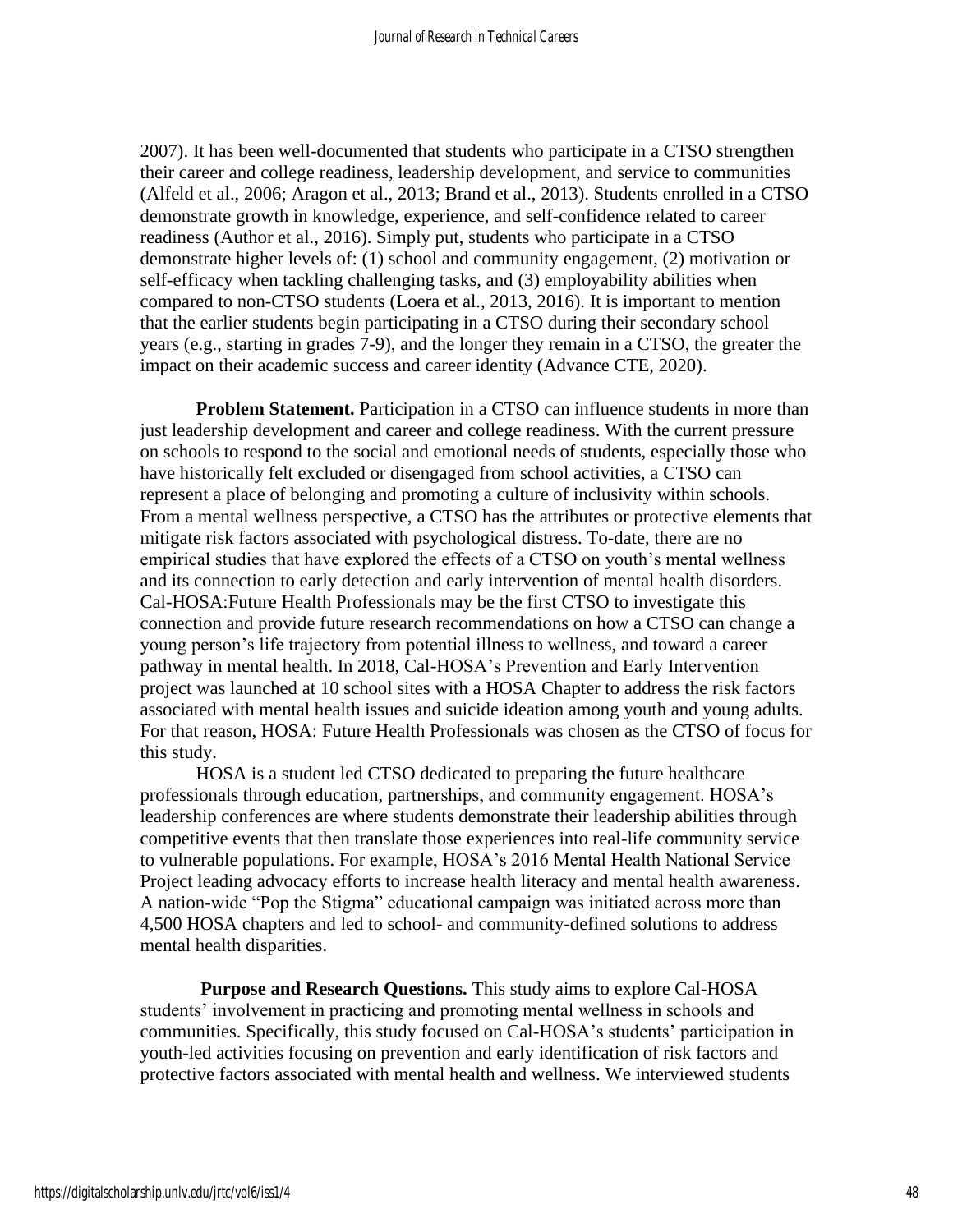who participated in Cal-HOSA during the 2019-20 school year to answer the following research questions: (1) what is it about Cal-HOSA that creates a sense of urgency to act and serve others? (2) what early identification and prevention activities are Cal-HOSA students participating in? and (3) how did experiences in Cal-HOSA strengthened students' efficacy, resilience, school engagement, and community engagement?

## **Literature Review**

**Career Technical Student Organization (CTSO)**. The National Coordinating Council estimates that more than two million students participate in one of the eight nationally recognized Career Technical Student Organizations (NCC-CTSO, 2019). The efficacy of a CTSO is one that is recognized by the NCC-CTSO as adhering to a set of criteria. These criteria are organized around three overarching areas: (1) organizations with a mission that include (a) career technical education (CTE) programs that are unique to an industry and (b) a focus on CTE students and teachers in one of the 16 career clusters; (2) organizations govern with a commitment to CTE including: (a) not-for-profit organizations, (b) geographically distributed at a state level, and (c) board of directors that is representative of CTE educators/ administrators; and (3) engagement by CTE students, educators, and state department of education that include: (a) 20,000 or more student members organized into chapters at the secondary and postsecondary levels of education, (b) 1,000 or more student middle and high school, and postsecondary chapters, (c) 15 or more recognized/approved state associations advancing CTE instruction/curriculum and advisor/ educator with CTE credential, (d) an active national executive director or its equivalent, and (e) at least 10 career and/or leadership development activities and competitive events. Additionally, the NCC-CTSO (2019) recognizes the following eight CTSOs: (1) Business Professionals of America (BPA) – Prepares student leaders for careers in business management, finance, accounting, information technology, and office administration; (2) DECA – Prepares emerging young leaders and entrepreneurs for careers in marketing, finance, hospitality, and management; (3) Future Business Leaders of America-Phi Beta Lamba (FBLA-PBL) – Prepares student to become community-minded business leaders in a global society through relevant career experiences; (4) National Future Farmers of America (FFA) Organization – Prepares youth leaders for careers in the science, business and technology of agriculture; (5) Family, Career and Community Leaders of America (FCCLA) – Prepares students for careers in making a difference in their families and communities by advancing family and consumer science education; (6) HOSA: Future Health Professionals – Prepares students to become leaders in the global health community and promotes career opportunities in the health and mental/behavioral industry; (7) SkillsUSA – Prepares students for careers in trade, technical and skilled service occupations by empowering them to become world-class leaders and build a quality and skilled workforce; and (8) Technology Student Association (TSA) – Enhances the personal and leadership development of youth and provides career opportunities in science, technology, engineering, and math (STEM).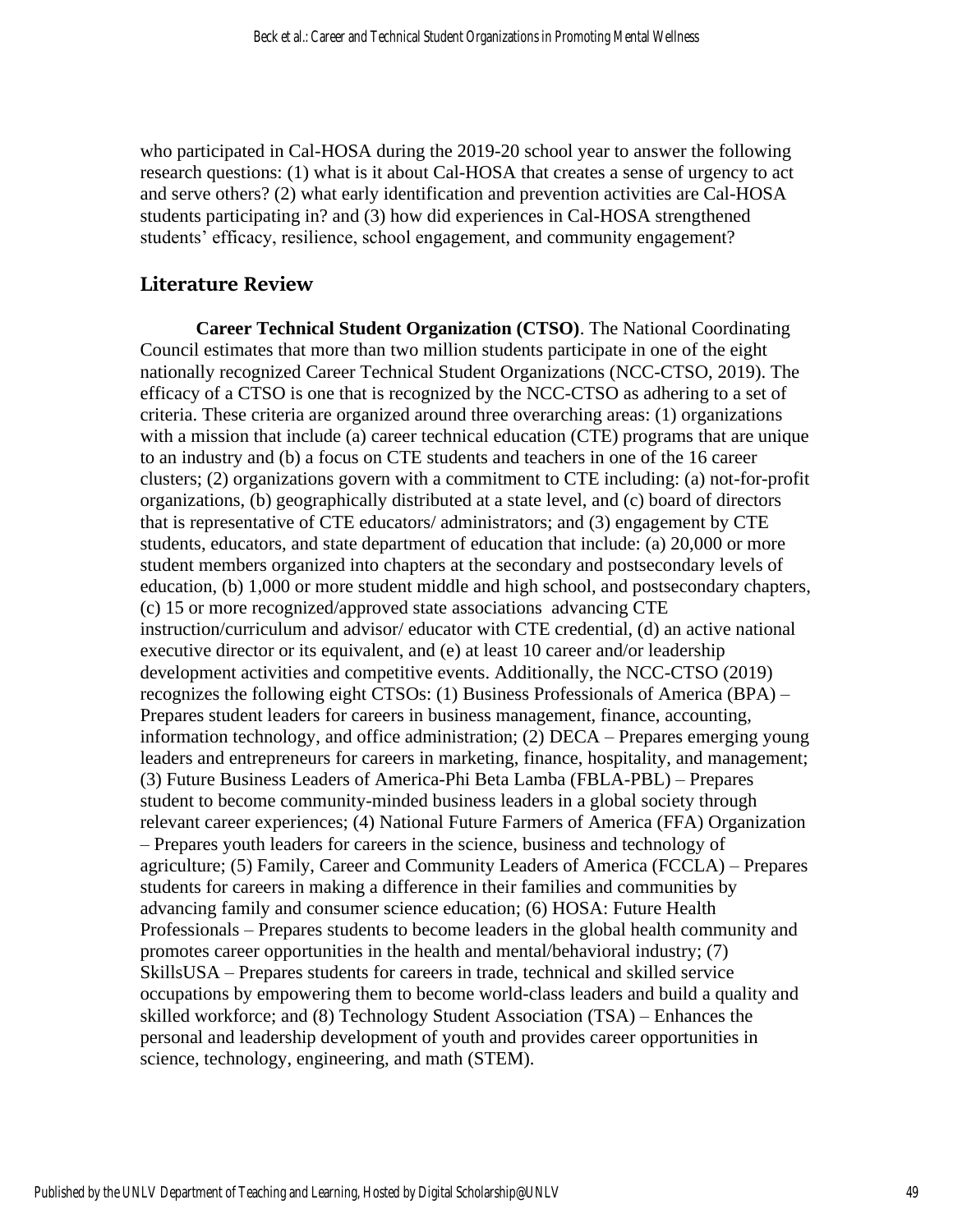The most conclusive evidence on the effectiveness of a CTSO is engaging and preparing students for real-world leadership practices through competitive events that mirror real-life situations and competencies comes from CTE/CTSO researchers (Ewing et al., 2014; Threeton et al., 2010). While a CTSO is more evident in high school, most start in middle school (Zirkle & Jeffery, 2019), making a CTSO ideal for promoting and advancing early prevention and intervention initiatives. A CTSO can also be seen as small learning communities, or clusters of students enrolled in multiple classes together receiving instruction from a group of academic and CTE teachers who work together to plan curriculum (Loera et al., 2016). In addition, the combination of academic and CTE curriculum around career themes (e.g., the health and mental healthcare industry) provide students with experiential learning opportunities through partnerships with employers inside their communities (Kemple & Willner, 2008; Stern et al., 2010).

**Youth Mental Wellness.** When stigma associated with mental health is high, the likelihood that student-educator conversations about mental health will occur is much lower. Easton and colleagues (2013) found that stigma combined with poor health literacy led to poor health outcomes. Stigma is a significant barrier to people seeking and receiving treatment (Henderson et al., 2013; Knaak et al., 2017; Gronholm et al., 2018) and learning strategies to manage their health and mental wellness (Nyblade et al., 2019; Smith & Applegate, 2018). It is important to note that the amount of stigma that people feel and the impact of this stigma on individuals' mental wellness depends on their backgrounds and lived experiences.

Overcoming the stigma barrier can lead to more conversations about stigma inside classrooms and increase mental health literacy among youths. Youths are already engaging in much of their own decision-making about their health and well-being (Cusack et al., 2017). Early intervention to increase student's awareness about mental health while they are in school can lead to students developing strategies to cope and overcome other risk factors (Manganello, 2008). Early intervention combined with coping skills can lead to youths adopting positive behaviors that are strength-based (e.g., resilience and protective factors) that will improve their wellness. Youth engaged in CTSOs and in leadership roles can help to destigmatize mental health inside their schools, households, and communities. Noddings (1995) contends that when adolescents believe that they are in environments where they are cared for (i.e., school) and learn to care for others (i.e., classroom, curriculum), they will be more successful in translating that knowledge of wellness strategies and coping skills into real-life practices. It is our premise that a CTSO is a mechanism where students are engaged in activities that focus on identifying and nurturing their personal strengths and human resources (peers and advisors) that enable them to overcome risks associated with mental health problems.

# **Theoretical Framework**

Zimmerman's resilience framework has generated the most comprehensive research and practice on resilience and provides a theoretical strength-based model that encompasses the positive or protective factors in youth's lives that focus on change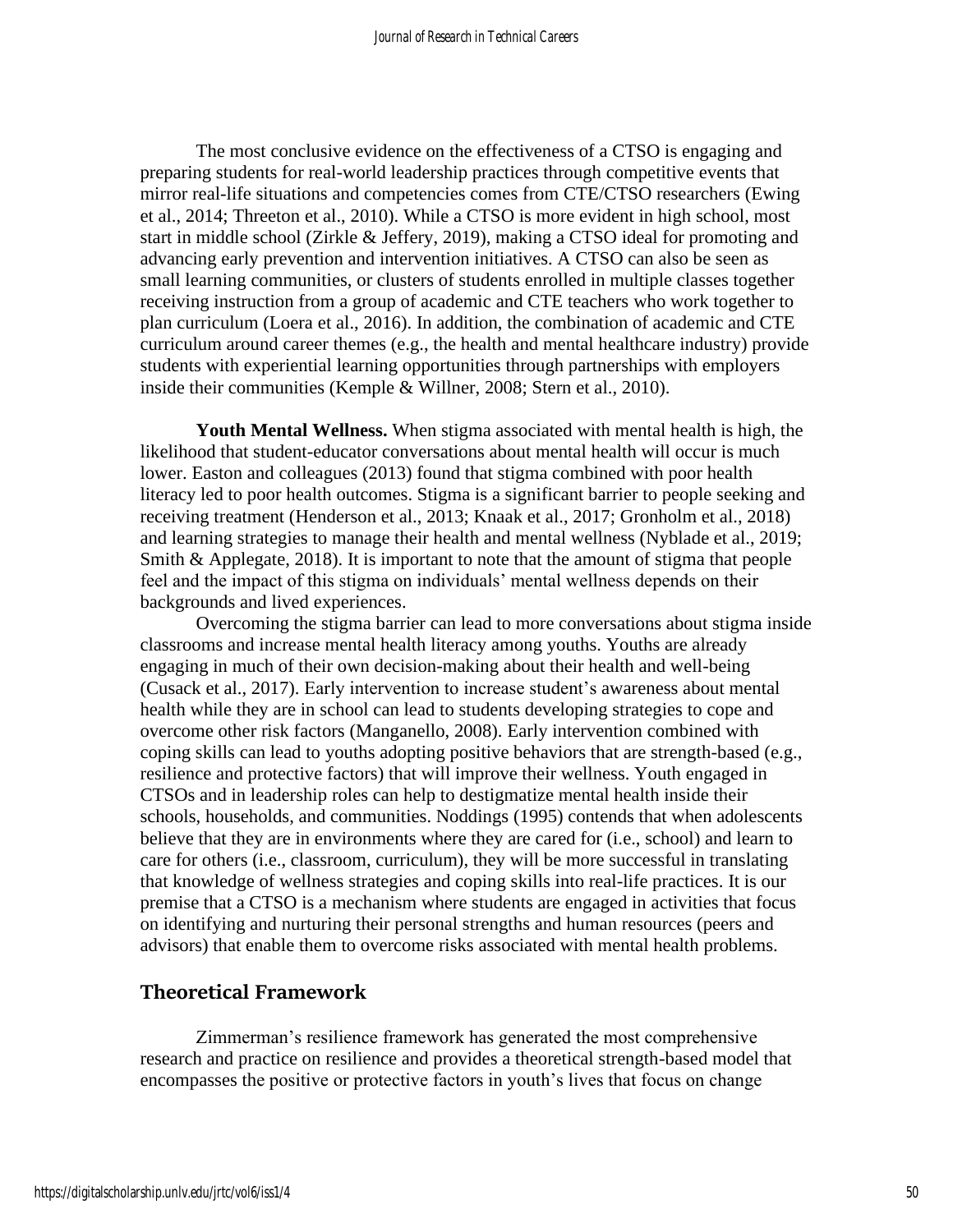strategies designed to enhance personal strengths and assets (Fergus & Zimmerman, 2005; Zimmerman & Brenner, 2010; Zimmerman, 2013). Participation in HOSA activities (e.g., leadership/competitive events, community service, organizing health career clinics, promoting health literacy) starting in their middle school grades tend to eventually activate their resilience and motivation to thrive in the face of challenges and act in service to others. And for many, set their path toward a program of study and career in mental/behavioral health. This may help to explain the resilience of HOSA students and their motivation to thrive and overcome adversities. Anecdotal data from students describing Cal-HOSA as a preventative strategy has led to it becoming an avenue to focus on students' mental wellness. Researchers have shown that protective factors (e.g., self-efficacy) provide protection against stressful conditions and their management of stress attributed to resilience (Dias & Cadime 2017; Kövesdi et al., 2020; Scolveno, 2018). That is, efficacious beliefs are associated with lower anxiety and stress levels, related to positive behaviors and attitudes, and increased self-efficacy among adolescents (Bandura, 1977; Lopez & Little, 1996).

## **Method**

**Participants.** Purposive sampling was used to select 94 students from seven high schools who were participating in Cal-HOSA's prevention and early intervention project. These seven high schools volunteered to become pilot projects for Cal-HOSA and for that reason they were selected for this study. These 94 student interviews were done between January and February 2019. Once Cal-HOSA advisors agreed to the interviews, each advisor recruited a cohort of 6 to 12 students, and all interested students were provided with a consent form and information about the study for parental completion. Of the individual interviews, the majority of the participants were female (79.8% female and 20.2% male) and in grade 12 (61.7%), followed by grades 11 and 10 (27.7% and 8.5% respectively) with fewer in grade 9 (2.1%). It is important to mention that all students selected had at least two years of involvement in HOSA, with many joining HOSA during their middle school years. The race/ethnicity characteristics of the participants were as follows: Latino or Hispanic (56.4%), Asian (20.2%), white (11.7%), Filipino (9.6%), and African American (2.1%).

**Procedures.** All individual interviews were done in person at each school. Each Cal-HOSA advisor organized a meeting room at the school site and scheduled the student participants. All signed consent forms were collected prior to the interview. Each interview started with the purpose and process, and the opportunity for students to ask questions. The approximate length for each interview was 30-35 minutes. All interviews were audio-recorded and transcribed word for word. The semi-structured interview questions were designed to investigate Cal-HOSA students' participation in designing activities for their schools' prevention and early intervention projects, and their behaviors in practicing and performing specific tasks in promoting student mental wellness. For the interviews, we used both prepared open-ended questions and planned and unplanned probes to elicit deeper participant insights. Table 1 shows the key questions and examples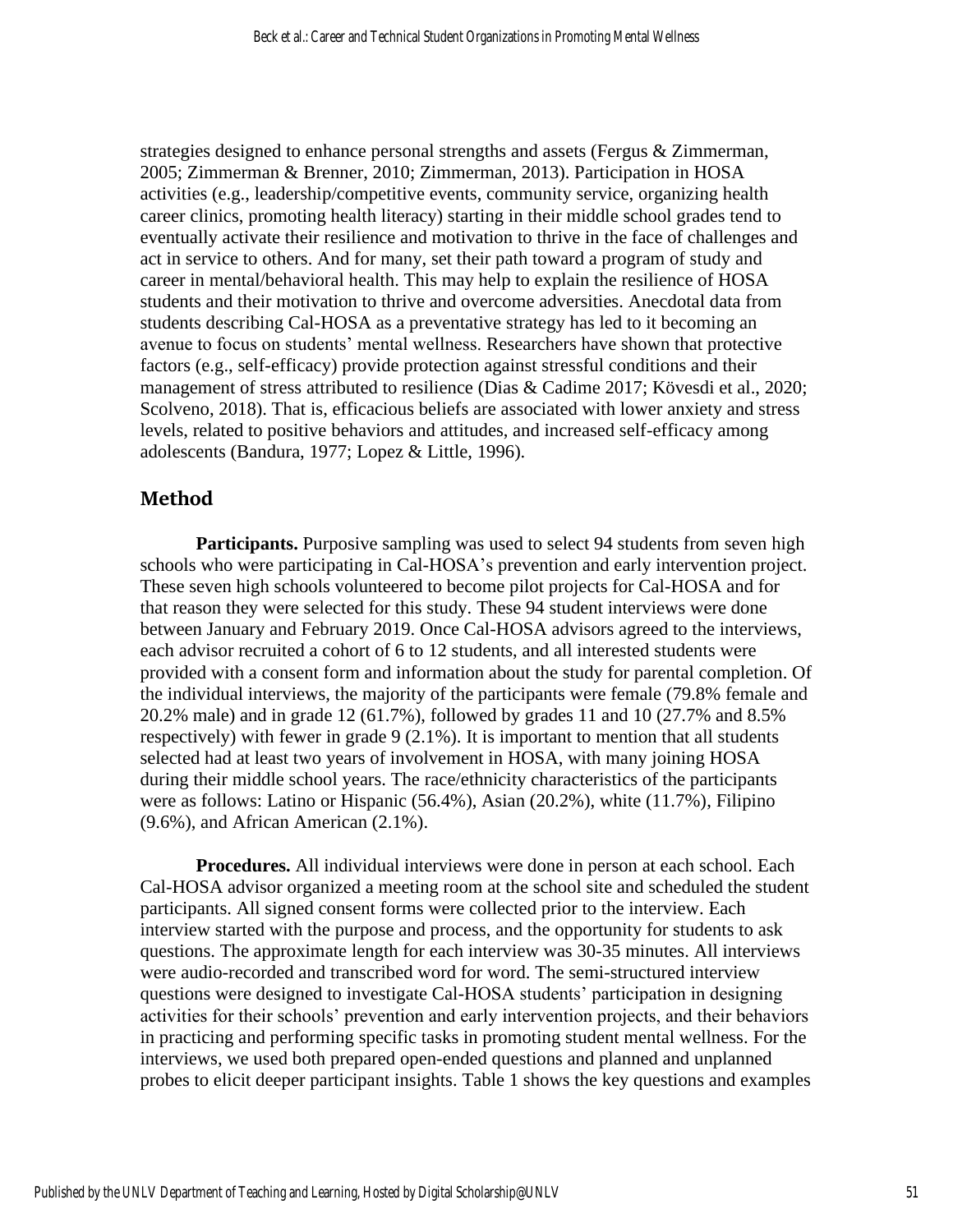of probing questions. These questions were developed based on conversations with HOSA advisors on key concepts that they considered important. We then tested the interview guide with a small cohort of individuals with knowledge of Cal-HOSA. Because this small convenience sample (Cusack et al., 2017) were part of the pilot to help refine the questions, they were not part of the study.

## **Table 1**

#### *HOSA Interview Guide*

- 1. How would you describe your overall experience as a member of HOSA? a. What makes HOSA activities meaningful to you?
- 2. HOSA gives students a sense of purpose. What does this mean to you? a. What makes HOSA relevant to community mental health?
- 3. Some HOSA students have described themselves as "community servant leaders". Why would these students describe themselves this way? Would you also describe yourself as a "community servant leader? Why or why not?
	- a. What is it about HOSA that gives you hope?
	- b. What is it about HOSA that creates a sense of urgency to act and serve others?
- 4. What does "being HOSA resilient" mean to you?
	- a. How has your HOSA experiences strengthened your resiliency?
	- b. What cultural or personal strength has HOSA brought out in you that you rely on to overcome your fears/worries?
- 5. What is it about HOSA that helps you feel a sense of community?
	- a. In what ways does HOSA create a school culture that feels safe, supportive, and nonjudgmental?
- 6. What role did you play in the mental health project?

# **Data Analysis**

The RADaR (Rigorous and Accelerated Data Reduction) technique was used to analyze the data. RADaR consists of four steps: (1) ensure that all data files are formatted similarly. This process was achieved when interviews were transcribed by the same person; (2) produce the first set of data reduction tables. Two analysts independently read two transcripts and generated initial codes or open coding; (3) create the second set of data reduction tables (step three was repeated as necessary). In this phase, more finalized codes or focused coding based on analysts' consensus were created, leading to a codebook. Remaining transcripts were coded using the final codebook; and (4) finalize themes for the paper using the final data table. Finally, we identified blocks of text from transcripts and reduced them to shorter sentences or sections based on the codebook. After coding all the data for interviews, one author examined all coded texts, quotes, and themes and refined the themes and subthemes for coherence.

To ensure trustworthiness of the findings, three methods were used: (1) the main author acted as an auditor (Flynn et al., 2013) by verifying that the procedures and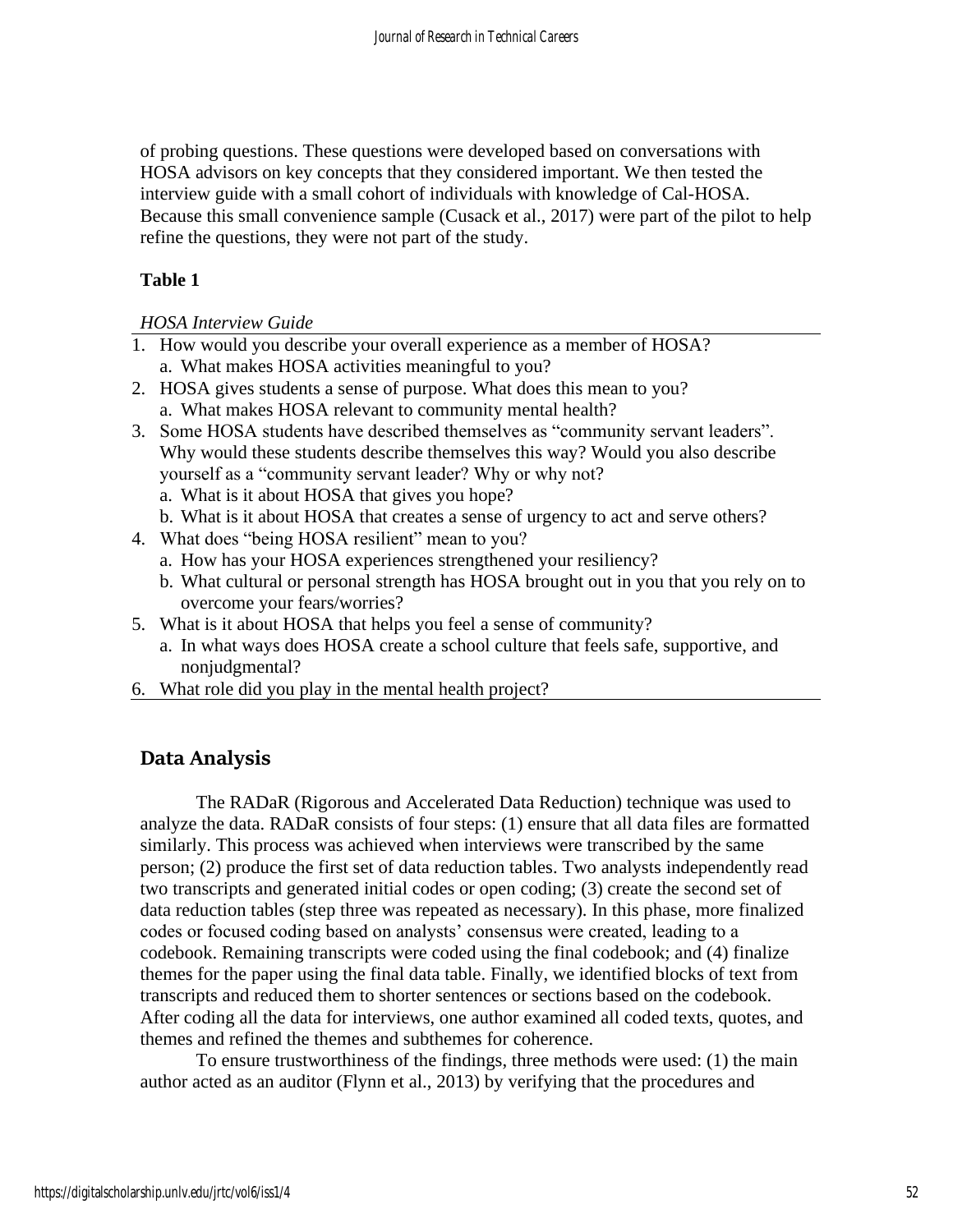strategies to achieve triangulation including gathering and examining information from multiple perspectives from students in seven different school settings (Patton, 1990) and ensure that the coding was dependable. This author/auditor has extensive experience conducting qualitative research; (2) accounted for the researcher's frame of reference (Moustakas, 1994); and (3) open-ended questions were asked to capture detailed narratives and ensure concrete descriptions of participant experiences (Creswell, 2006). The authors recognized the importance of practicing reflexivity (Patton, 2002) by continuously checking in as a team throughout the study. It is important to mention that with all methodologies, there are limitations in phenomenological approaches. Practical considerations including the difficulty of researchers to be bias free, the interviewer's ability to draw out full descriptions of the participants' experiences, the participants comfort and willingness to share their experiences, and the reality that data analysis and understanding the complexity of a phenomenon is a never-ending process (Creswell, 2006; Moustakas, 1994).

#### **Results**

Analyses revealed four overarching themes, including: (1) Cal-HOSA students recognize risk factors for mental health disorders and seek solutions to prevent and mitigate these disorders; (2) Cal-HOSA helps students develop meaningful conversations with peers and teachers; (3) Cal-HOSA helps students develop resilience to overcome adversities; and (4) Cal-HOSA promotes servant leadership and well-being of communities.

**Theme 1: Cal-HOSA students recognize risk factors associated with mental health disorders and seek solutions to prevent and mitigate these disorders.** Cal-HOSA students associated terminology such as "stigma and shame" and "stress and anxiety" with mental health issues and recognized that these factors can further isolate individuals with mental health disorders. One student stated, "It's hard to come out and say, 'Oh, I have this' and 'I have that' because it's so stigmatized and [lonely]'' (Participant la3). As exemplified by the quote below, other students noted that stigma and shame were widespread problems at their schools:

*…a lot of students are scared to ask for help. They're scared to admit that there's something going on in their lives…And mental health is…extremely vital in terms of how to cope with stress, to cope with struggles at home [and school]. (Participant la9)*

The students also noted that failing to identify and treat mental health disorders early on could negatively impact students academically and personally. Most students described stigma as a barrier to seeking mental health care and emphasized that more conversations about mental health can help to normalize help-seeking behaviors. For example, one student highlighted the need for "opportunities for us to learn that mental health is not something that should be stigmatized or demonized" (Participant sa10). When asked how they thought stigma could be reduced in schools, the students offered a variety of responses. Some students said reducing stigma could start by changing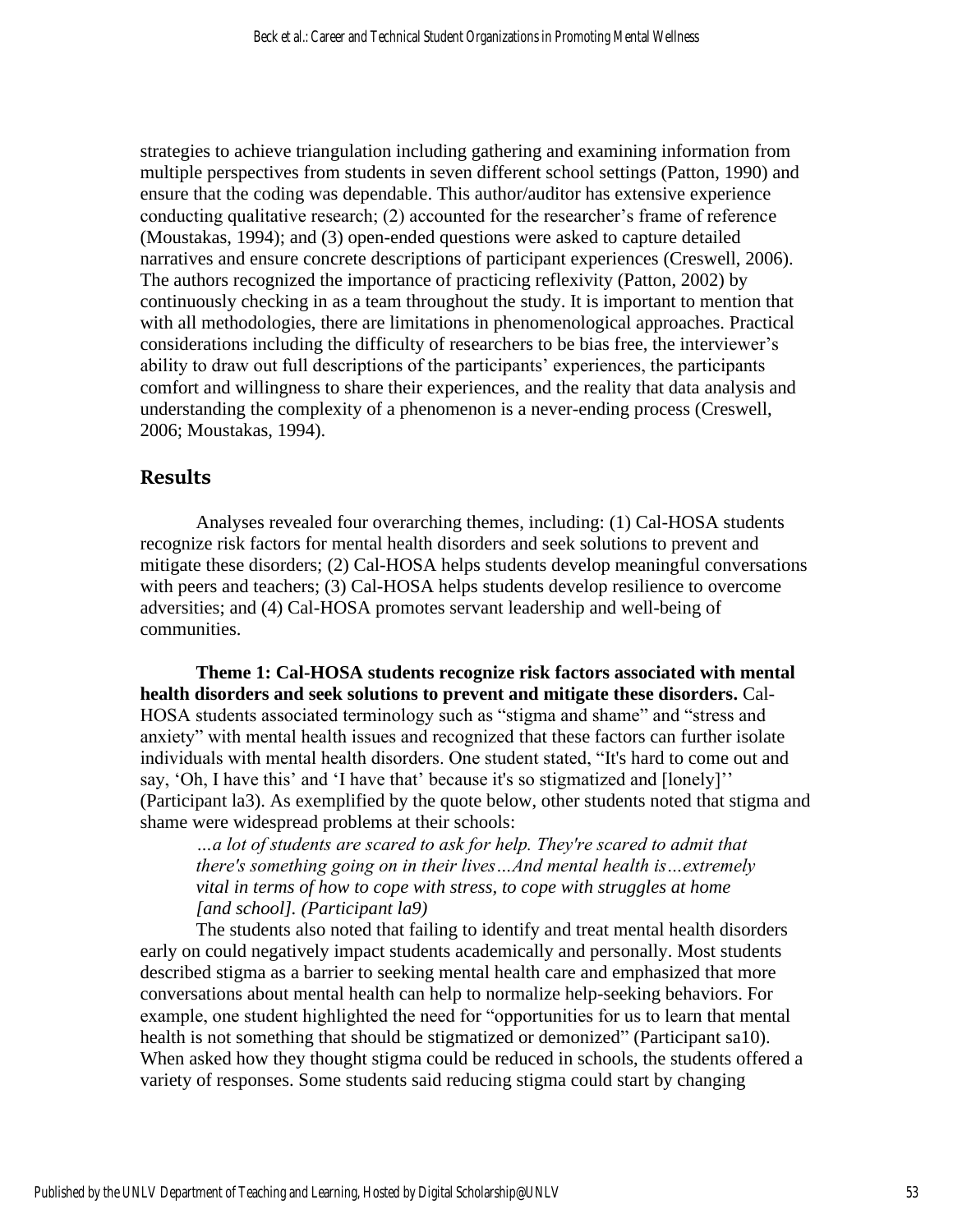perceptions in households and neighborhoods, and that "it happens out in the community [by] spreading the word about popping the stigma" (Participant sa4). An important takeaway message from the students' comments is that increasing mental health literacy can be done through conversation. Nearly all the students cited their involvement in Cal-HOSA and knowing someone close to them who struggles with a mental illness as their motivation for reducing stigma:

*I joined HOSA… [because] I wanted to break that stigma that is associated with mental illness and the depression that my father was going through…I wanted to help my father and communicate to him that asking for help was okay…with HOSA and NAMI as a partner, I was able to obtain information and become more knowledgeable and had that conversation with my father… I was able to influence him, and he got help. (Participant la9)*

For example, three students identified themselves as having a personal story of feeling hopeless, disconnected from school life, and alone to deal with their hardships prior to joining Cal-HOSA. One student who exemplified these feelings stated, "I lost hope in high school…I started not caring about my grades…I started dealing with isolation, I needed therapy…it was a bad time" (Participant la4). Another struggling student said, "I was just a regular student that didn't have any connections with school…I just felt like I wasn't part of the school family" (Participant la6). An additional student who was feeling disconnected noted that, "Being a teenager and trying to find your place, it's hard to find purpose in life…I thought I was the only one…that's so hard to deal with feeling alone" (Participant la3).

Most students agreed that sharing stories can be a strategy and solution to reaching students who feel isolated and excluded. Storytelling can provide these students with hope and support.

*I feel like my story relates to a lot of kids…those with suicidal thoughts, because I've had suicidal thoughts…those who feel isolated, I've been isolated and alone…I feel [my story] can help them and knowing someone else went through what they are going through and understands them. (Participant sw3)*

## *I feel like sharing my story about my personal background with mental health can impact others because I can connect with them…help them see that they are not alone, and they can get better. (Participant sw6)*

When prompted to expand on their responses to the question, "What is it about stigma and shame that creates a sense of urgency to act," several students referred to stress and anxiety as a concern. One student noted that, "I've struggled with anxiety and depression for a while, but my family don't believe in that, they don't believe in getting help" (Participant sw14). Others emphasized empathy and said, for example, that "We relate to the problems youth go through…we know their struggles and stressors" (Participant sw11). Another student emphasized their "empathy for others" and reported they were "really good at looking at things from others' perspectives" (Participant sa7).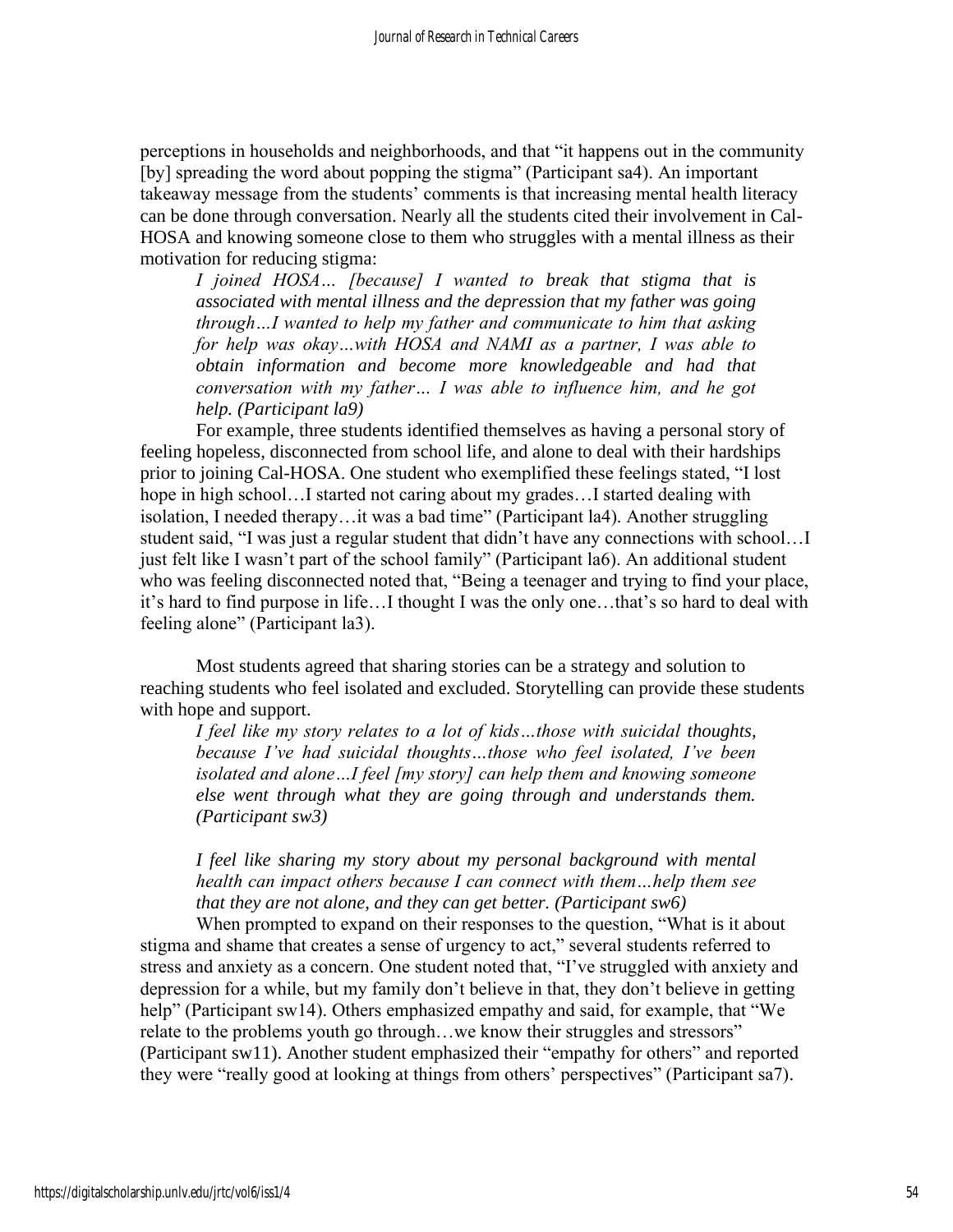Some students pointed out an urgency to reach people and detect early signs of distress and prevent a more debilitating condition from developing. One student who felt this concern said, "there are problems happening in our community and if we don't try to help them as early as possible, their [mental condition] will get worse… the earlier we reach out to someone suffering, the better the chances they have to be helped" (Participant gh3). Similarly, another student stated:

*…learning about how to prevent mental illness…makes you want to act more…because you know that there are so many people that you know could be affected by a mental illness…Since we're future [health] professionals…mental health is a part of healthcare…we're going to have patients who struggle with mental illness…we need to know about prevention. (Participant sa1)*

Some of the students' responses were more specific to solutions for mitigating risk factors rather than describing challenges. For example, some students highlighted the role that students in Cal-HOSA play as agents of change and addressing stigma, with one student stating that "it feels like it's my responsibility to do my best to help make a difference and create change toward preventing stigma" (Participant sw20). Other students stated the importance of taking the message of change into communities:

*We must reach out to them…I know you can only help people who want help, but some people just feel so lost…You must reach out to them; you can't expect them to come to us…There are people out there that are dying, and it can be prevented. Death by suicide can be prevented if we reach out to people. (Participant gh9)* 

*I am a mental health project leader…I feel like I can make a difference in this society. My role is to help prevent the stigma…I want people to know what mental health is and why it's okay to talk about it and it shouldn't be ignored. (Participant sw20)* 

**Theme 2: Cal-HOSA helps students develop meaningful relationships and engage in meaningful conversations.** Students reported that Cal-HOSA provides safe and judgment-free spaces for peer-to-peer and student-to-teacher support networks. Trust was critical in helping students participate in meaningful conversations with others in the Cal-HOSA community and engaging fully with the community. With the tightly knit network that is HOSA, students described the relationships with caring adult mentors as an important factor that helped them overcome challenges that could have resulted in a range of negative outcomes or set them on a path that would lead to other problems. The following three quotes exemplify the importance of the relationships the students develop in Cal-HOSA:

*Cal-HOSA gives you mentors who are there for you and help you…having a mentor to reach out to, I feel like I'm not alone when dealing with a problem…Cal-HOSA reminds me that I'm not alone…gave me a little family at school and I feel safe. (Participant gh2)*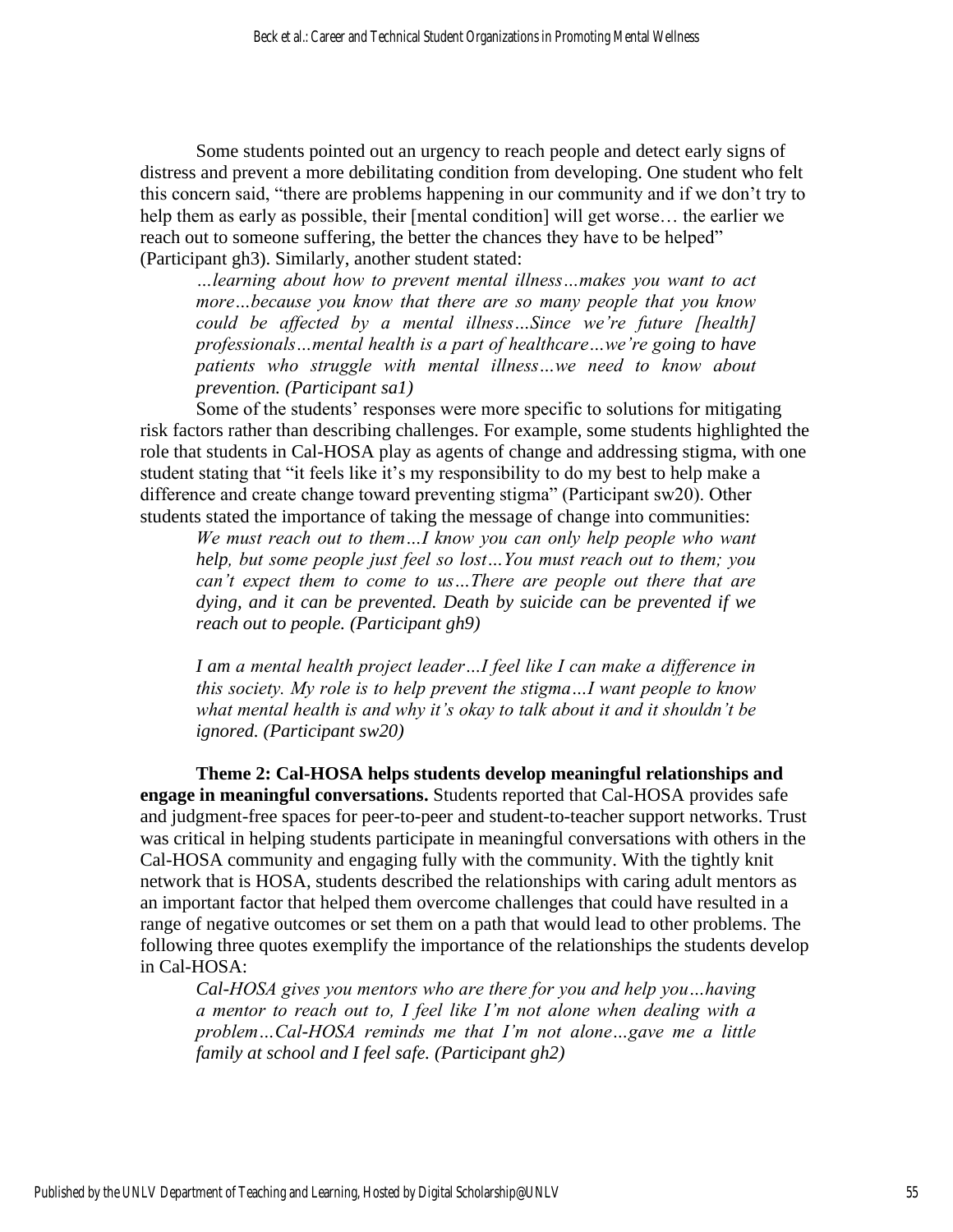*Cal-HOSA brings all of us together from everywhere [and from] different backgrounds… [in Cal-HOSA] I know that I have my mentor that's going to take me there [heal me] …she's probably the first one that has made me feel like there is hope in life. (Participant gh5)* 

*You build relationships…and with relationships comes trust, you trust people because there is unity and a feeling that people care for you…people you can talk to that care about how you feel. (Participant va6)*

Many students made comments during the interviews that highlighted their awareness of the vital role of establishing relationships with their peers, and they credited these relationships for them feeling connected and purposeful in their aspirations to serve those in need. For example, one student reported: "I feel really connected with my peers…we are all in it for the same thing…it helps me be more active in my community and help my community" (Participant va8). Another student mentioned the collective resilience of their peers in Cal-HOSA "…we have all gone through similar struggles…we've become a family…we've overcome…we've grown as people" (Participant sw9). Other students reported this sense of community as a transmittable quality that permeates throughout the school. One student noted "it's the people that are in HOSA that allow you to have these caring relationships because once one person shows that they care, everybody else does too. It's kind of a chain reaction…I believe that we create trusting bonds" (Participant la1). Furthermore, Cal-HOSA students adopt a sense of identity synonymous with love and compassion for vulnerable populations, which is typified by the quote below.

*I love loving people, it [relationships] brought out the caring in me so that I can show my love for other people…We're all people and we all have needs. We all need to be included and work together to be whole…I've learned to be more caring toward others…show more compassion for others…I need to care for people, let them know they are loved, and they are surrounded by people that love them. (Participant gh8)* 

Expanding on the prior theme of storytelling, students cited their lived and life experiences as a strategy to empathically communicate and connect with people who are dealing with personal issues and negative thoughts, and too afraid to open up and share their struggles. To create safe spaces and allow meaningful conversations to happen within these spaces, students mentioned that discussing four different types of life experiences could be a protective factor. These experiences, which are exemplified by the quotes below, include personal experiences with trauma, family members' experiences with mental health disorders, experience relevant to their generation, and experiences interacting in HOSA culture.

#### *Personal experiences with trauma.*

*Relating experiences [story] because most stories have something that deals with past pains or they've gone through something traumatic…You*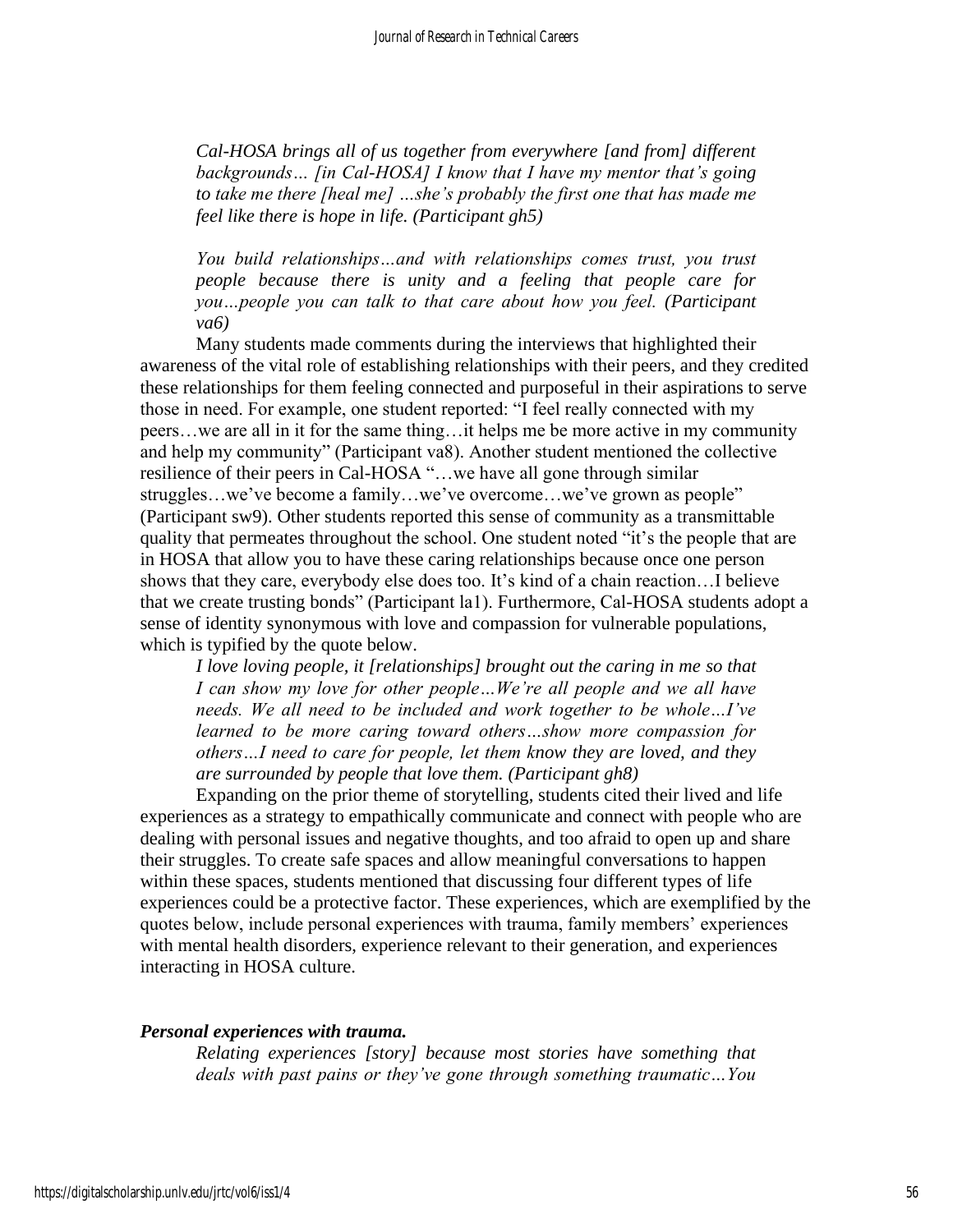*may not see it on the outside, but it's there sitting on the inside. (Participant la1)* 

*I feel like when you share your own story, people are more open to sharing their story after hearing about the traumatic events you've gone through and see similarities between the two…there is a connection. (Participant sa9)* 

#### *Family members' experiences with mental health disorders.*

*They don't give you a manual when you have a family member with a physical and mental disability…what allows me to connect with people is to share my experience…a story of hope. I believe that if I share my story [and experiences], it will help people to see that they are not alone in their struggles and they can overcome. (Participant la3)*

#### *Experiences relevant to their generation.*

*We connect with people by sharing our own experiences and how our generation sees mental health…we are changing stigma [and] stereotypes about mental health…[we] are servant leaders impacting change not only within the school community, but the entire community. (Participant sw9)*

*We advocate for engagement…sharing our personal stories…we connect and make us relatable, and we have open conversations…It's really cool to see what's happening and the ideas [solutions] that our age group is coming up with for our school [and community]. (Participant sw14)*

#### *Experiences interacting in HOSA culture.*

*Everyone wants to feel part of a community…Cal-HOSA gives me a sense of community and belonging…HOSA teachers are the most trusting adults that I look forward to seeing every day because they create that caring classroom environment. (Participant sw10)*

*I think Cal-HOSA creates a culture of acceptance and safety that no matter where you go in HOSA, you'll find someone you can identify with or feel comfortable with…you find others [with common experiences] who accept you and you them…you are able to care for them and [from that experience] learn to care for yourself. (Participant sw13)*

Overall, students saw themselves as servant leaders who could advocate for school and community engagement and build on community strengths. For example, one student reported that "we spread our message [of well-being] to our neighbors…we just want to get the community involved and learn as much as we are learning about mental wellness…when you bring it into a real-life experience perspective, it really hits you close to home because it's something that happened to you" (Participant wu2). Another student highlighted an experience of discovering purpose through acts of kindness: "I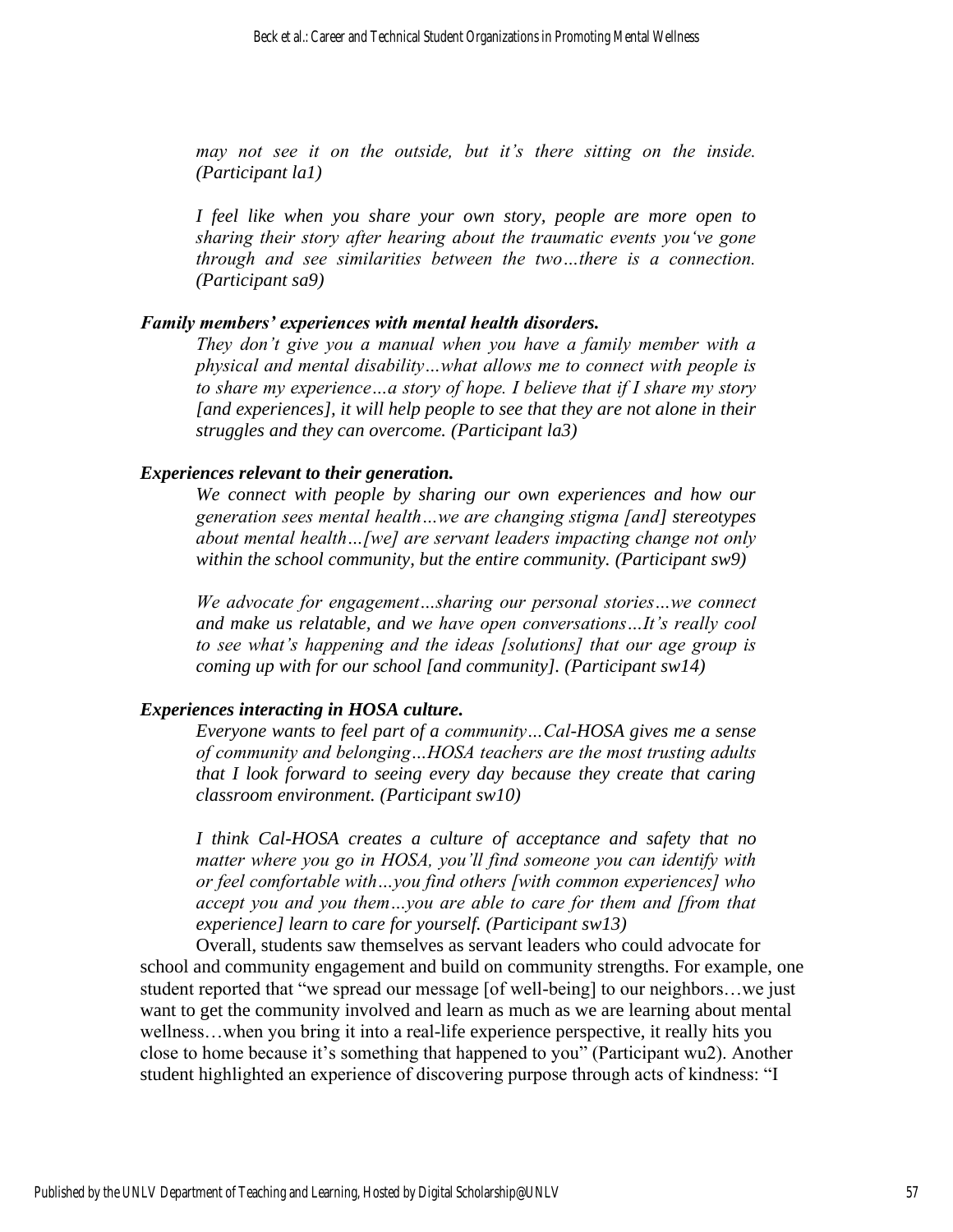realized just how much I love the feeling of helping someone or when giving back to my community…Cal-HOSA confirmed what I want to do…my purpose in life, a sense of purpose that I connect with" (Participant sw22).

**Theme 3: Cal-HOSA helps students develop resilience to overcome adversities.** Resilience was a common theme often expressed in Cal-HOSA students' responses to the interview questions, and they described their experiences overcoming a range of obstacles. Additionally, they discussed how they used their own lived experiences as examples of perseverance and as sources of motivation to succeed. One student noted that because of Cal-HOSA, "I am a stronger person and more confident to overcome fears so that I can enjoy working with others" (Participant sw7). The quotes below further highlight the impact that Cal-HOSA has on helping students overcome life's obstacles.

*I look at things in a whole new perspective now and I keep this mindset that if I have overcome something this tragic in my life, I can overcome a*  lot of things now...That was like a war for me that I overcame. *(Participant la4)*

*I went through depression my freshman year and kept it to myself…being in HOSA and with everything I went through, I [opened up] …became stronger…I realize I can overcome anything no matter what…everything that we do in HOSA has a purpose. (Participant ms3)*

When asked to "define resiliency and what it means to you," several students defined it as being "HOSA resilient." Three students expanded on what it meant being HOSA resilient. One student stated, "it means that no matter what your background is, what you've gone through, what problems you have, you can still come out as a leader" (Participant va1). Another student linked compassion with being HOSA resilient, as a personal asset used to cope: "When coping with issues…it's really the compassion for me…I need to care for people, let them know we need each other to pull through and be whole" (Participant ma1). The third student used a metaphor relating HOSA resilient to protecting oneself and coping with the negative effects of life stressors: "It's like being a caterpillar in your own hands. You're not going to squish it…you want to hold it and take care of it, be patient and know it's going to take time to transform and work from there…The result will be a butterfly… [being HOSA resilient] means we have the capacity to transform into beautiful masterpieces" (Participant la7).

**Theme 4: Cal-HOSA promotes servant leadership and well-being of communities.** At least half of all students interviewed identified as servant leaders. When asked to react to "why were Cal-HOSA students from earlier interviews describing themselves as 'servant leaders' promoting well-being," the students provided a range of motivations. For example, one student stated that, "we promote mental wellness because we are youth and the future healthcare workers...We are the starting point for change" (Participant wu7). Another student said, "We've done so many things in the community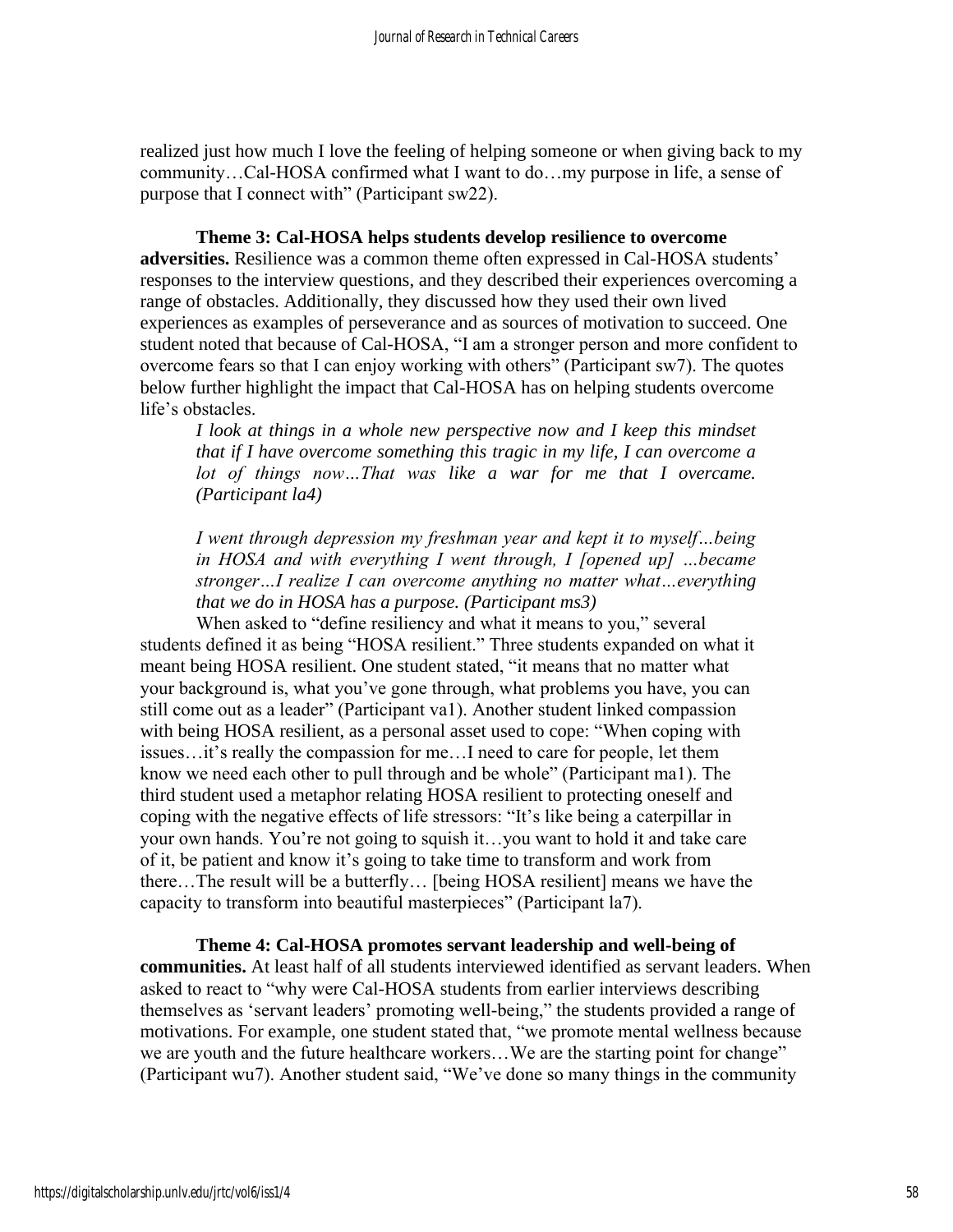to help others, we just know this is what we should do to help our community…recognize that it is so much more than just us…we want to be a bigger part of our communities" (Participant yv1). Two quotes from students who were explicit about their roles as leaders are included below.

*Cal-HOSA connects students to their community…Cal-HOSA has taught me and peers to be community (servant) leaders and we feel responsible to engage with the community. (Participant sw1)* 

*Through HOSA, I learned how widespread our mental health crisis is, and it made me want to act on it, 'My goodness, so many people are suffering,' I feel responsible knowing that I can make a difference...That's what people mean when they refer to themselves as a servant leader. (Participant sw21)*

A couple of students were confident in asserting that real change in reducing stigma and promoting mental wellness must happen with youths leading the way. According to one student, "we are a student-led organization…we are the next generation [of professionals] …we want to be the change agents…we need to be out in the community…we need to be hands-on in finding solutions to these problems" (Participant sw5). Another student noted, "We are setting the foundation…in Cal-HOSA we're all working to build one foundation and become a voice with a strong message [of hope] …regarding our physical and mental health" (Participant sw6).

#### **Discussion**

The current study provides support for the idea that students who join HOSA and participate in activities organized by HOSA are more likely to report having an interest in learning more about mental and behavioral health and advocating for vulnerable communities. The use of terms such as stigma and shame and stress and anxiety are common among youths who feel marginalized and excluded from participating in school life. While HOSA students had heard these terms before joining HOSA, they had rarely associated them with mental health issues. After participating in HOSA and learning more about these terms, students were more likely to engage in conversation about mental and behavioral health because they no longer feared being labeled by others.

The interview data reported in this study showed that HOSA students who connected with their lived/life experiences and participated in HOSA activities were more likely to demonstrate positive attitudes consistent with being well-informed and engaging in well-being behaviors. To-date, this may the first study that has looked at CTSOs (e.g., HOSA) implementing prevention and early identification programs that promote mental wellness. However, some results of the present study are consistent with other studies of school-based prevention and early intervention models (Neil & Christensen, 2009; Domitrovich et al., 2010; Colizzi et al., 2020). These findings suggest that when students are provided with a safe and caring environment where they can develop meaningful relationships with peers, it leads to discoveries of personal strengths, connectedness, and resilience in overcoming adversities. This phenomenon of engaging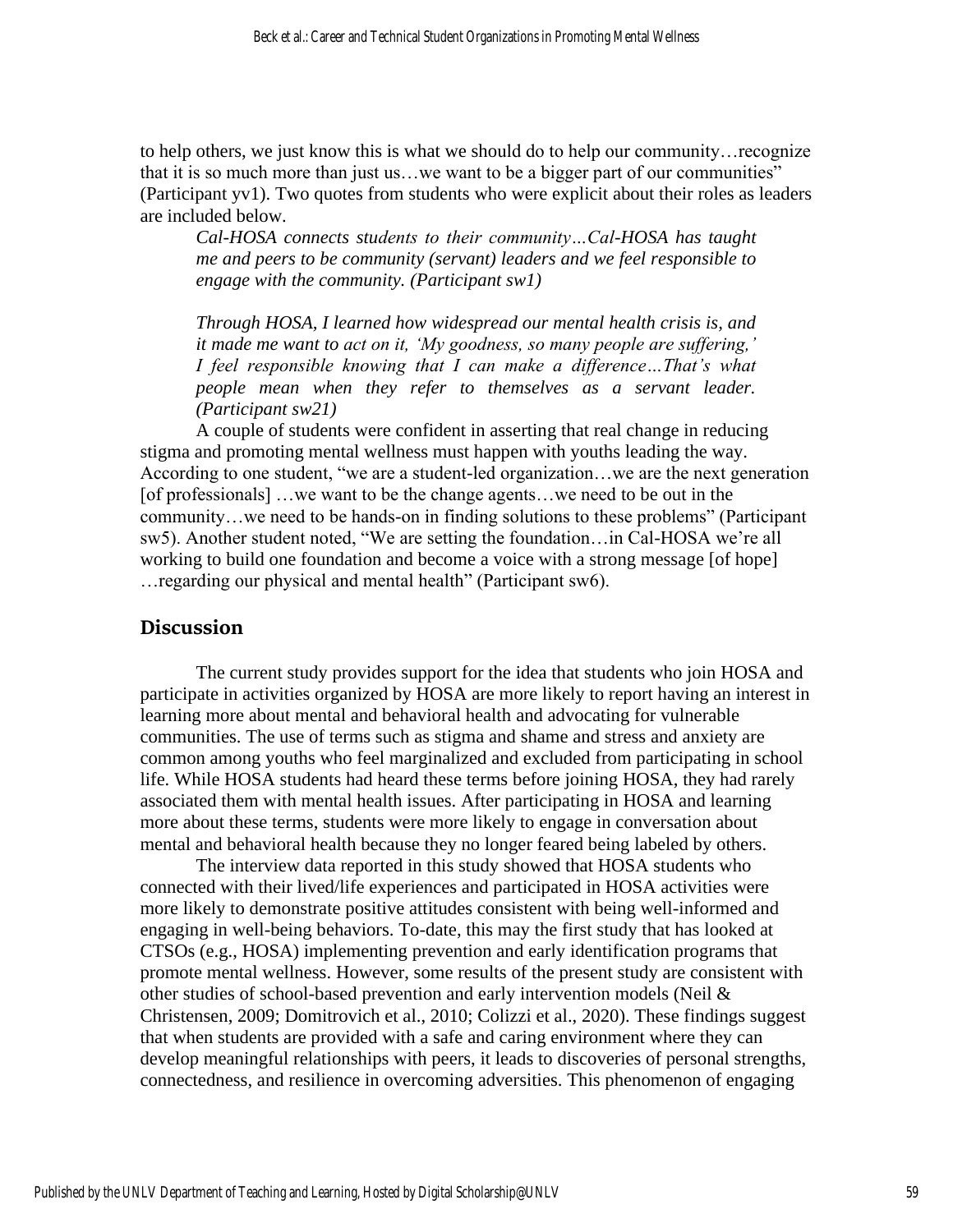in conversations about mental health led by peers with real-life experiences as an effective intervention has been supported by prior studies (Naslund et al., 2016; Reupert, et al., 2019). Mental and behavioral health impacts people from all walks of life, including youth. Early identification and prevention are critical to a youth's positive development and career pathway. HOSA can advance the practice and promotion of mental and behavioral health and wellness for other CTSO's.

Our findings lead to several encouraging key implications. First, a CTSO serves as a protective factor that mitigates the many risk factors to which young people are exposed. If left unresolved, these risk factors could lead to a life trajectory of more adversities, psychological distress, and suicidal ideation. A CTSO can be seen as an intervention to improve low school engagement and poor academic achievement, which are important risk factors. Several studies have linked school-based mental health programs and mental wellness with improvements in students' academic outcomes (Murphy et al., 2015; Agnafors et al., 2020). Second, because a CTSO is already integrated into a school's academic infrastructure, it can incorporate and promote students' mental health and well-being. For example, students in HOSA associate terms like, "sense of purpose," "sense of identity," and "servant leadership" with the organization's name. Joining a CTSO like HOSA can translate to strengthening selfefficacy, acquiring meaningful roles that increase health literacy inside communities, and a personal belief that "I Can Make A Difference." Finally, exposing students to leadership and training opportunities may facilitate a career path into the mental and behavioral health fields. The Carl D. Perkins Career Technical Education (CTE) Act of 2006, which mandated training for CTE students to equip them with competencies for high-skills jobs, may help alleviate the shortage of mental and behavioral health professionals. Importantly, a 2017 report from the National Council for Behavioral Health indicated that the need for treatment is expected to increase while the number of well-trained mental and behavioral health professionals will remain a critical gap.

#### **Limitations**

There are at least three limitations in this study. First, the underrepresentation of the sample in terms of gender, race, and ethnicity and therefore generalizing the findings should interpreted with caution. Second, the effects of the lack of representation linked to students' lived experiences is another limitation. Finally, with the stigma surrounding the topic of mental health, it is possible that students may have withheld information due to fear of openly disclosing to a stranger (interviewer). Although efforts were made to stress the participants' anonymity in reporting, there was no guarantee that they fully divulged their experiences relevant to the topic.

# **Conclusions and Recommendations**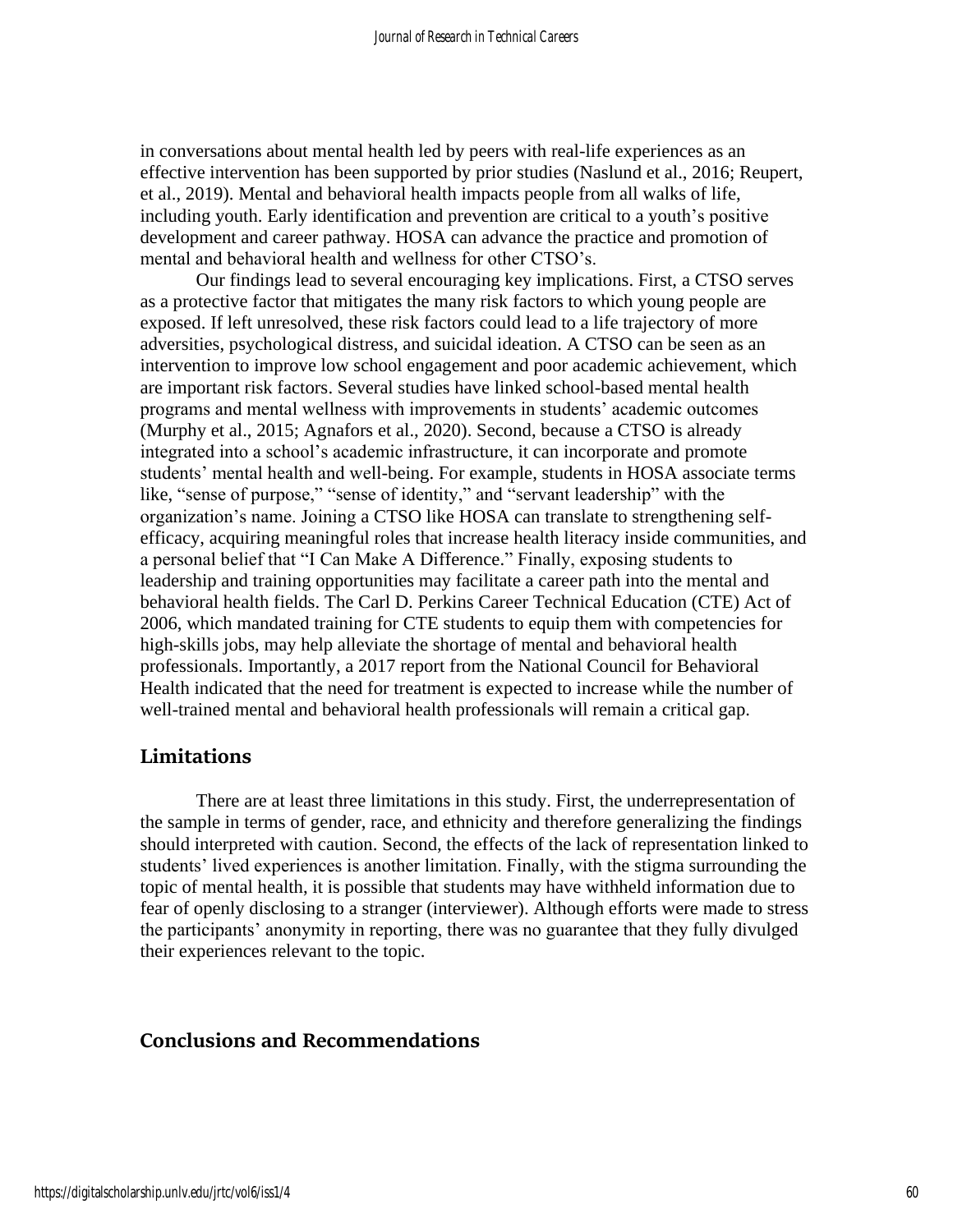This study has provided insight into HOSA students' participation in prevention and early identification practices. This study represents an initial step in recognizing the role that a CTSO can play in helping students understand the consequences of stigma and shame in seeking services for mental health issues. We hope that our research can start conversations about other CTSOs and their school sites becoming ideal places to: (a) engage youth leaders to start conversations about mental health that lead to a better understanding of risk and protective factors associated with mental health; (b) increase training opportunities for students and CTSO advisors to gain the knowledge and skills on early identification and prevention; and (c) improve awareness and promotion of mental wellness, and incorporate it into traditional school curricula.

A better understanding of the unique mechanism of how HOSA is achieving key components of its prevention and early intervention framework and how it is applicable in its practices for other CTSOs are important for future research. Another recommendation that can advance this research is piloting Cal-HOSA's mental wellness framework in at least two other CTSOs and examine the challenges and solutions for a CTSO's role in leading and advancing youth mental wellness in school and community life. With this research, we hope that by highlighting the various aspects of HOSA as a protective factor we will inspire more CTSOs and CTE programs to replicate Cal-HOSA's prevention, early identification, and early intervention model.

#### **References**

- Advance CTE. (2020, March 22). Broadening the path: Designing principles for middle school grades CTE[. https://careertech.org/resource/expanding-middle-school-cte.](https://careertech.org/resource/expanding-middle-school-cte) [https://careertech.org/resource/broadening-path-middle-grades.](https://careertech.org/resource/broadening-path-middle-grades)
- Agnafors, S., Barmark, M., & Sydsjö, G. (2020). Mental health and academic performance: A study on selection and causation effects from childhood to early adulthood. *Social Psychiatry and Psychiatric Epidemiology, 56*(5), 857-866. DOI: 10.1007/s00127-020- 01934-5.
- Alfeld, C., Hansen, D. M., Aragon, S. R., & Stone, J. R. III. (2006). Inside the black box: Exploring the value added by career and technical student organizations to students' high school experience*. Career and Technical Education Research, 31*(3), 121-155. DOI: [10.5328/CTER31.3.121.](http://dx.doi.org/10.5328/CTER31.3.121)
- Aragon, S., Alfeld, S. R., & Hansen, D. M. (2013). Benefits of career and technical student organizations on female and racial minority students' psychosocial and achievement outcomes. *Career and Technical Education Research, 38*(2), 105-124. DOI: [https://doi.org/10.5328/cter38.2.105.](https://doi.org/10.5328/cter38.2.105)
- Bandura, A. (1977). Self-efficacy: Toward a unified theory of behavioral change. Psychological Review, 84, 191-215. [DOI.org/10.1037/0033-295X.84.2.191.](https://psycnet.apa.org/doi/10.1037/0033-295X.84.2.191)
- Brand, B., Valent, A., & Browning, A. (2013). *How career and technical education can help students be college and career ready: A primer*. Washington, DC: The College and Career Readiness and Success Center, American Institutes for Research.
- Colizzi, C., Lasalvia, A., & Ruggeri, M. (2020). Prevention and early intervention in youth mental health: Is it time for a multidisciplinary and transdiagnostic model for care? *International of Mental Health Systems, 14*(23), 1-14. DOI: [10.1186/s13033-020-00356-](https://doi.org/10.1186/s13033-020-00356-9) [9.](https://doi.org/10.1186/s13033-020-00356-9)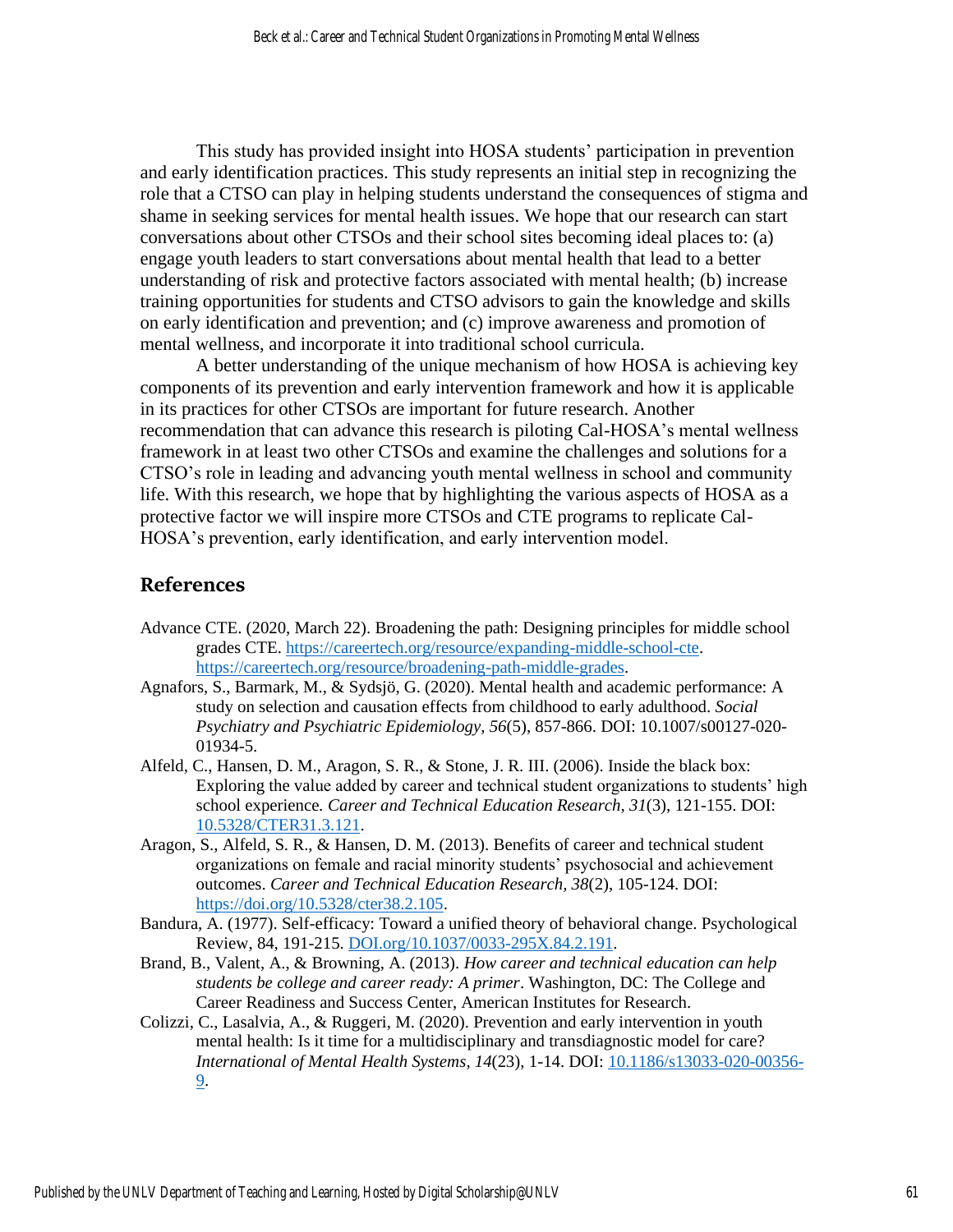- Creswell, J., W. (2006). *Qualitative inquiry and research design: Choosing among five approaches* (2nd ed.). Sage Publications, Inc.
- Cusack, L., Desha, L. N., Del Mar, C. B., & Hoffmann, T. C. (2017). A qualitative study exploring high school students' understanding of, and attitudes towards, health information and claims. *Health Expectations, 20*, 1163-1171. DOI: [10.1111/hex.12562.](https://doi.org/10.1111/hex.12562)
- Dias P. C., & Cadime, I. (2019). Protective factors and resilience in adolescence: The mediating role of self-regulation. *Psicología Educativa, 23*(1), 37-43. DOI:10.1016/j.pse.2016.09.003.
- Domitrovich, C. E., Bradshaw, C. P., Greenberg, M. T., Embry, D., Poduska, J. M., & Ialongo, N. S. (2010). Integrated models of school-based prevention: Logic and theory. *Psychology in the Schools, 47*(1), 71-88. DOI: [10.1002/pits.20452](https://doi.org/10.1002/pits.20452)
- Easton, P., Entwistle, V. A., & Williams, B. (2013). How the stigma of low literacy can impair patient-professional spoken interactions and affect health: Insights from a qualitative investigation. *BMC Health Services Research, 13*(319). https://doi.org/10.1186/1472- 6963-13-319.
- Ewing, J. C., Clark, R. W., & Threeton, M. D. (2014). Career development event preparation and experiential learning strategies employed by Pennsylvania secondary agricultural
- education teachers. *Career and Technical Education Research, 39*(1), 37-53. <https://doi.org/10.5328/cter39.1.37>
- Fergus, S., & Zimmerman, M. A. (2005). Adolescent resilience: A framework for understanding healthy development in the face of risk. *Annual Review of Public Health, 26*(1), 399-419. DOI: [10.1146/annurev.publhealth.26.021304.144357.](https://doi.org/10.1146/annurev.publhealth.26.021304.144357)
- Flynn, S. V., Duncan, K. J., & Everson, L. L. (2013). An emergent phenomenon of American Indian secondary students' career development process. *The Career Development Quarterly, 2*(61), 124-140. DOI: [10.1002/j.2161-0045.2013.00042.x.](http://dx.doi.org/10.1002/j.2161-0045.2013.00042.x)
- Gronholm, P. C., Nye, E., & Michelson, D. (2018). Stigma related to targeted school-based mental health interventions: A systemic review of qualitative evidence*. Journal of Affective Disorders, 240*, 17-26. DOI: [10.1016/j.jad.2018.07.023.](https://doi.org/10.1016/j.jad.2018.07.023)
- Henderson, C., Evans-Lacko, S., & Thornicroft, G. (2013). Mental illness stigma, help seeking, and public health programs. American Journal of Public health, 103(5), 777-780. DOI: [10.2105/AJPH.2012.301056.](https://dx.doi.org/10.2105%2FAJPH.2012.301056)
- Kemple, J. J., & Willner, C. J. (2008). *Career academies: Long-term impacts on labor market outcomes, educational attainment, and transitions to adulthood*. New York, NY: MDRC.
- Knaak, S., Mantler, E., & Szeto, A. (2017). Mental illness-related stigma in healthcare: Barriers to access and care and evidence-based solutions. *Healthcare Management Forum, 30*(2), 111-116. DOI: [10.1177/0840470416679413.](https://dx.doi.org/10.1177%2F0840470416679413)
- Kövesdi, A., Töró, K., Hadházi, É., Takács, S., Rózsa, S., Csikós, G., et al. (2020). The protective role of self-efficacy for resilience in the COVID-19 period. Acta Scientific Neurology, 3(11), 87-91. DOI: [10.31080/ASNE.2020.03.0276.](http://dx.doi.org/10.31080/ASNE.2020.03.0276)
- Loera, G., Nakamoto, J., Boal, A. L., Wendt, S. J., Author, C., & Cherry, C. (2016). Growth in career academy students' experience, knowledge, and self-confidence related to health care careers. *Career and Technical Education Research, 41*(1), 13-31. DOI: 10.5328/cter41.1.13.
- Loera, G., Nakamoto, J., Oh, Y. J., & Rueda, R. (2013). Factors that promote motivation and academic engagement in a career technical education content. *Career and Technical Education Research, 38*(3), 173-190. DOI: [https://doi.org/10.5328/cter38.3.173.](https://doi.org/10.5328/cter38.3.173)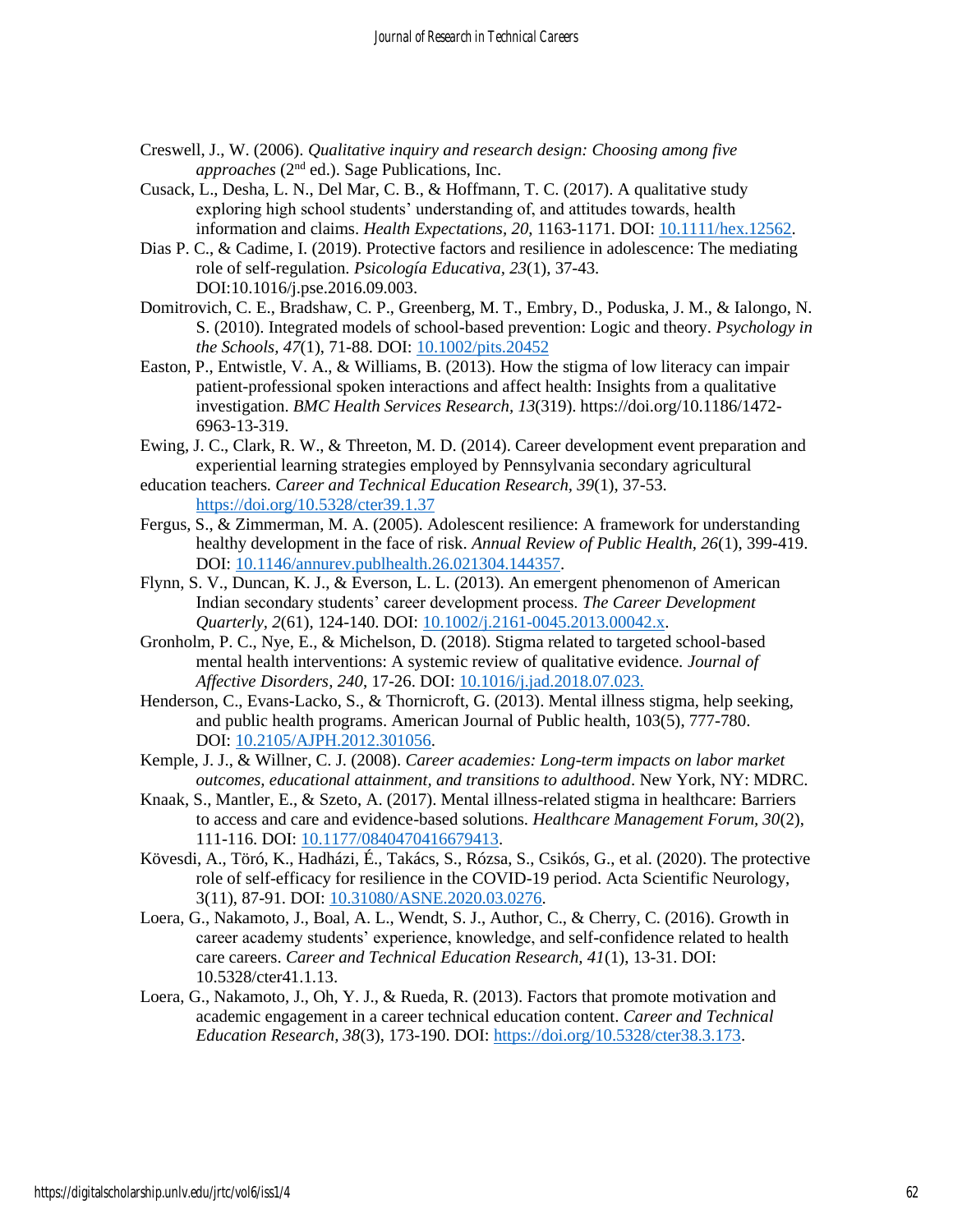- Lopez, D. F., & Little, T. D. (1996). Children's action-control beliefs and emotional regulation in the social domain. *Developmental Psychology, 32*(2), 299-312. DOI: [10.1037/0012-](http://dx.doi.org/10.1037/0012-1649.32.2.299) [1649.32.2.299.](http://dx.doi.org/10.1037/0012-1649.32.2.299)
- Manganello, J. A., (2008). Health literacy and adolescents: A framework and agenda for future research. *Health Education Research, 23*(5), 840-847. DOI: [10.1093/her/cym069.](https://doi.org/10.1093/her/cym069)
- Moustakas, C. (1994). *Phenomenological research methods*. Sage Publications, Inc. Murphy, J. M., Guzmán, J., McCarthy, A. E., Squicciarini, A. M., George, M., Canenguez, K. M.,
- et al. (2015). Mental health predicts better academic outcomes: A longitudinal study of elementary school students in Chile. *Child Psychiatry and Human Development, 46*(2), 245-256. DOI: [10.1007/s10578-014-0464-4.](https://doi.org/10.1007/s10578-014-0464-4)
- Naslund, J. A., Aschbrenner, K. A., Marsch, L. A., & Bartels, S. J. (2016). The future of mental health care: Peer-to-peer support and social media. *Epidemiology and Psychiatric Sciences, 1*(2), 1-10. DOI: [10.1017/S2045796015001067.](https://doi.org/10.1017/s2045796015001067)
- National Coordinating Council for Career and Technical Student Organizations. (2019). CTSOs Definitions, Mission, Purpose and Criteria for Membership. https://www.ctsos.org/aboutus/.
- National Council for Behavioral Health. (2017). The Psychiatric Shortage: Causes and Solutions. https://www.thenationalcouncil.org/about/national-council/medical-directorinstitute/access-paper-release-final-3-28-17-final/ 2017. DOI: [https://doi.org/10.1176/appi.pn.2017.4b24.](https://doi.org/10.1176/appi.pn.2017.4b24)
- Neil, A. L., & Christensen, H. (2009). Efficacy and effectiveness of school-based prevention and early intervention programs for anxiety. *Clinical Psychology Review, 29*(3), 208-215. DOI: [10.1016/j.cpr.2009.01.002.](https://doi.org/10.1016/j.cpr.2009.01.002)
- Noddings, N. (1995). Teaching themes of care. *Phi Delta Kappan*, *76*(9), 675-679.
- Nyblade, L., Stockton, M. A., Ginger, K. et al. (2019). Stigma in health facilities: Why it matters and how we can change it. *BMC Medicine, 17*(1), 1-15. DOI: https://doi.org/10.1186/s12916-019-1256-2.
- Patton M. (1990). *Qualitative evaluation and research methods* (2nd ed.). Sage Publications, Inc.
- Patton M. (2002). *Qualitative Research and Evaluation Methods* (3rd ed.). Sage Publications, Inc.
- Reupert, A., Bartholomew, C., Cuff, R., Foster, K., Matar, J., Maybery, D. J., & Pettenuzzo, L. (2019). An online intervention to promote mental health and wellbeing for young adults whose parents have mental illness and/or substance use problems: Theoretical basis and intervention description. *Frontiers in Psychiatry, 10*(59), 1-8. DOI: [10.3389/fpsyt.2019.00059.](https://dx.doi.org/10.3389%2Ffpsyt.2019.00059)
- Scoloveno, R. L. (2018). Resilience and Self-efficacy: An integrated Review of the literature. *International Journal of Science and Research Methodology, 9*(1), 1-17.
- Smith, R. A., & Applegate, A. (2018). Mental health stigma and communication and their intersections with education. *Communication Education, 67*(3), 382-393. DOI: [10.1080/03634523.2018.1465988.](https://dx.doi.org/10.1080%2F03634523.2018.1465988)
- Stern, D., Dayton, C., & Raby, M. (2010). *Career academies: A proven strategy to prepare high school students for college and careers*. Berkeley, CA: CASN.
- Threeton, M. D., Ewing, C. J., & Clark, R. W. (2010). An informational analysis of career and technical student organization competitive even competencies via Kolb's experiential learning theory. *Online Journal of Workforce and Development, 4*(3), 1-13.
- Ullrich, D. R., Pavelock, D., Fazarro, D., & Shaw, B. (2007). Effectiveness of career and technology student organizations (CTSOs) in Texas. *Online journal of Workforce Education and Development, 2*(4), 1-11.